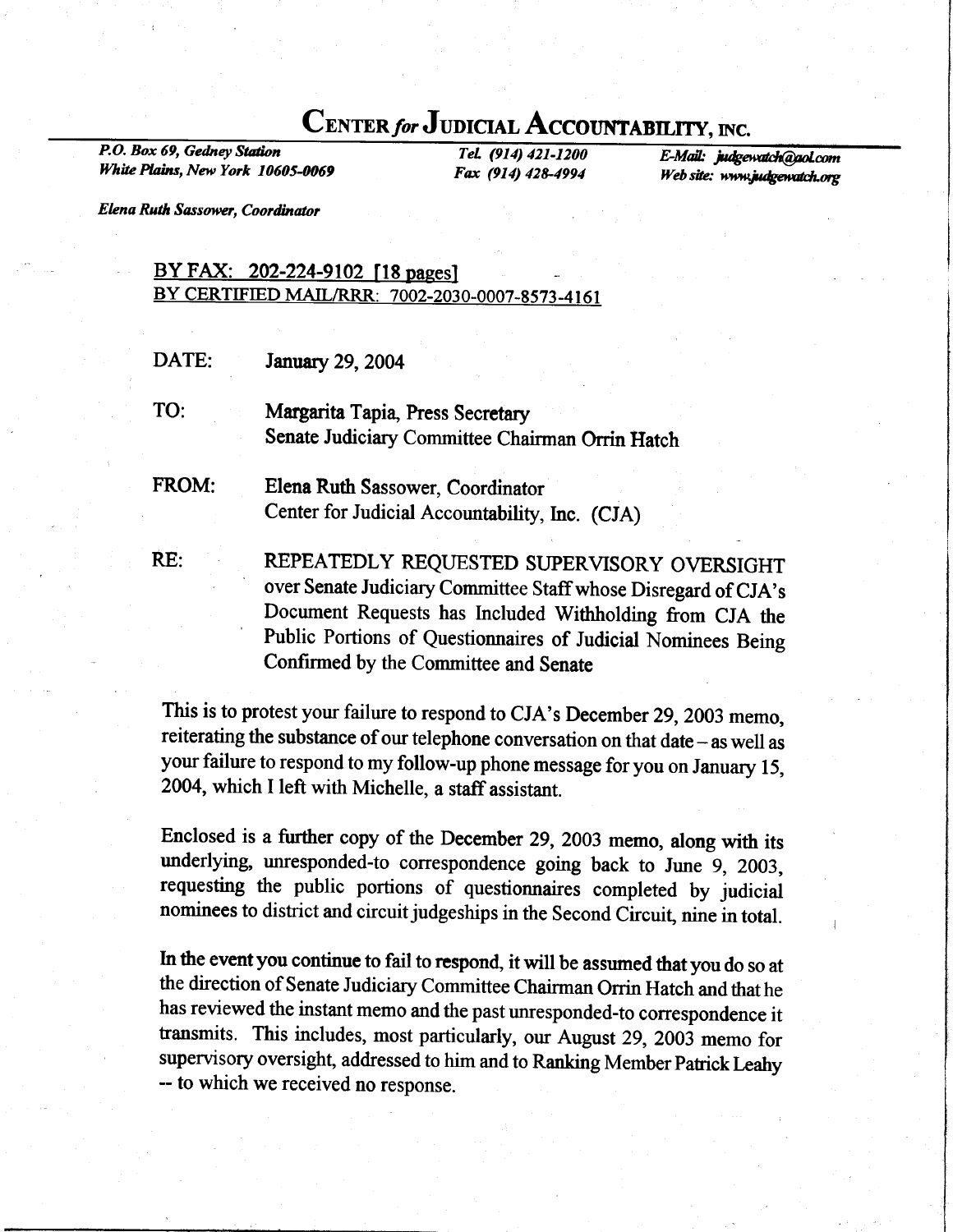Margarita Tapia, Press Secretary January 29,2004 Page Two

In any event, CJA hereby requests that you furnish the instant memo and its enclosures to Chairman Hatch so there is no doubt as to his direct responsibility in thwarting the constructive participation of our non-partisan, non-profit citizens' organization in the confirmations of nominees to "lifetime" federal judgeships.

Since Ranking Member Leahy is also responsible for the way the Senate Judiciary Committee is run, a copy of this memo is being sent to him so thathe can independenfly ensure that the requested docunents are furnished without further delay.

Finally, we take this opportunity to note that the publicly-available financial statements of Richard C. Wesley and P. Kevin Castel were missing from the public portions of their completed questionnaires, which Republican Nominations Clerk Swen Prior had promptly furnished to us in response to our March 14, 2003 request. We ask that these be included when the Committee fioally provides us with the public portions of the completed questionnaires (with financial statements) for the other nine judicial nominees.

Please advise  $ASAP - by$  either phone (914-421-1200), fax (914-428-4994), or e-mail (judgewatchers@aol.com) -- when these requested documents will be forthcoming.

Thank you.

Elene itass d

Enclosure

cc: Ranking Member Pafiick Leahy By Fax: 202-224-9516 [18 pages] By Certified Mail/RRR: 7002-2030-0007-8573-4130